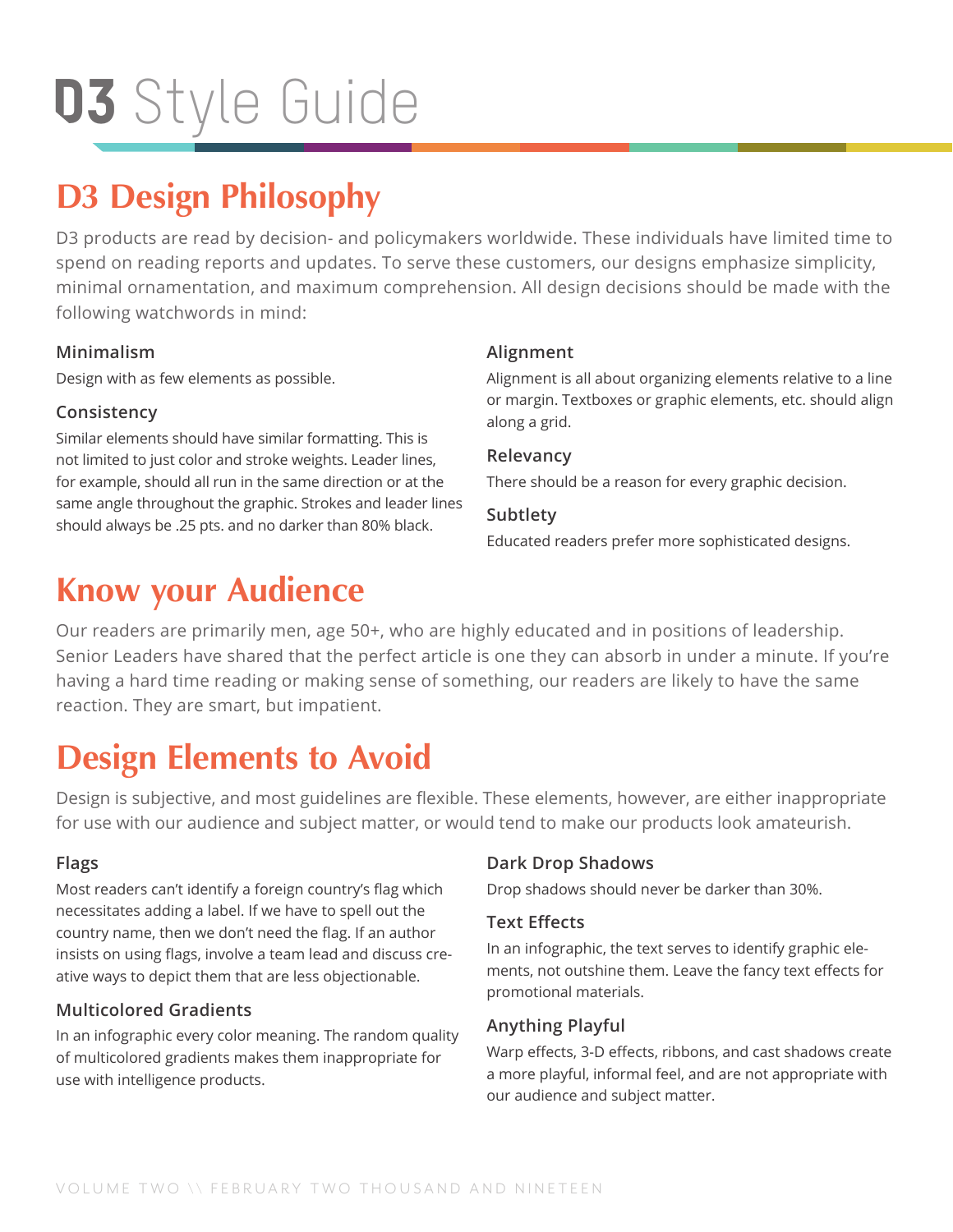### **D3 STYLE GUIDE**

## **Inconsistent Sizes**

Text sized consistently throughout a product ensures readability. Even subtle changes to size or leading can be extremely distracting to readers.

## **Graphic Frames & Captions**

All graphics\* are pasted into a table—called the Graphic Frame—to ensure consistent placement of elements through all D3 documents, and to ensure that the elements (classification, banner, captions, visualization request number) remain together as the graphic is repositioned during the layout process. The Graphic Frame includes the following elements:

## **Graphic Classifi cation**

All graphics must display an overall classification.

## **Graphic Banner**

Add a title for all graphics except photographs.

## **Graphic Caption**

Add the graphic caption into the caption cell. Delete cell if there is no graphic caption.

## **Graphic Content**

Paste the group of graphic components into this cell.\*\*

## **Inverted Hierarchy**

Don't allow supporting elements (legends, borders, etc.) to draw attention away from key elements (primary annotations).

## **Graphic Lower Edge**

A 1.5 pt stroke to mark the bottom edge of the graphic.

## **Visualization Credit and VR Number**

Identifies the graphic as a D3 Design product and allows us to locate the file for later reuse/updates.

## **Cell Strokes**

Visible cell strokes make it easy to see all the cells in the Graphic Frame, but they're not something to show in the final graphic. Set cell stroke weight to zero pts after placing everything into the Graphic Frame, including the stroke that separates the caption and the graphic.

## **Style Breakdown: Graphic Frames for DID Graphics**



*\* Tabloid-sized graphics involve more elements and manipulation, thus their are not placed into graphic frames. \*\* Make sure Clip Contents to Cell is selected. Highlight the graphic that has been pasted into the graphic cell, go to Table>Cell Options>Text>Clipping*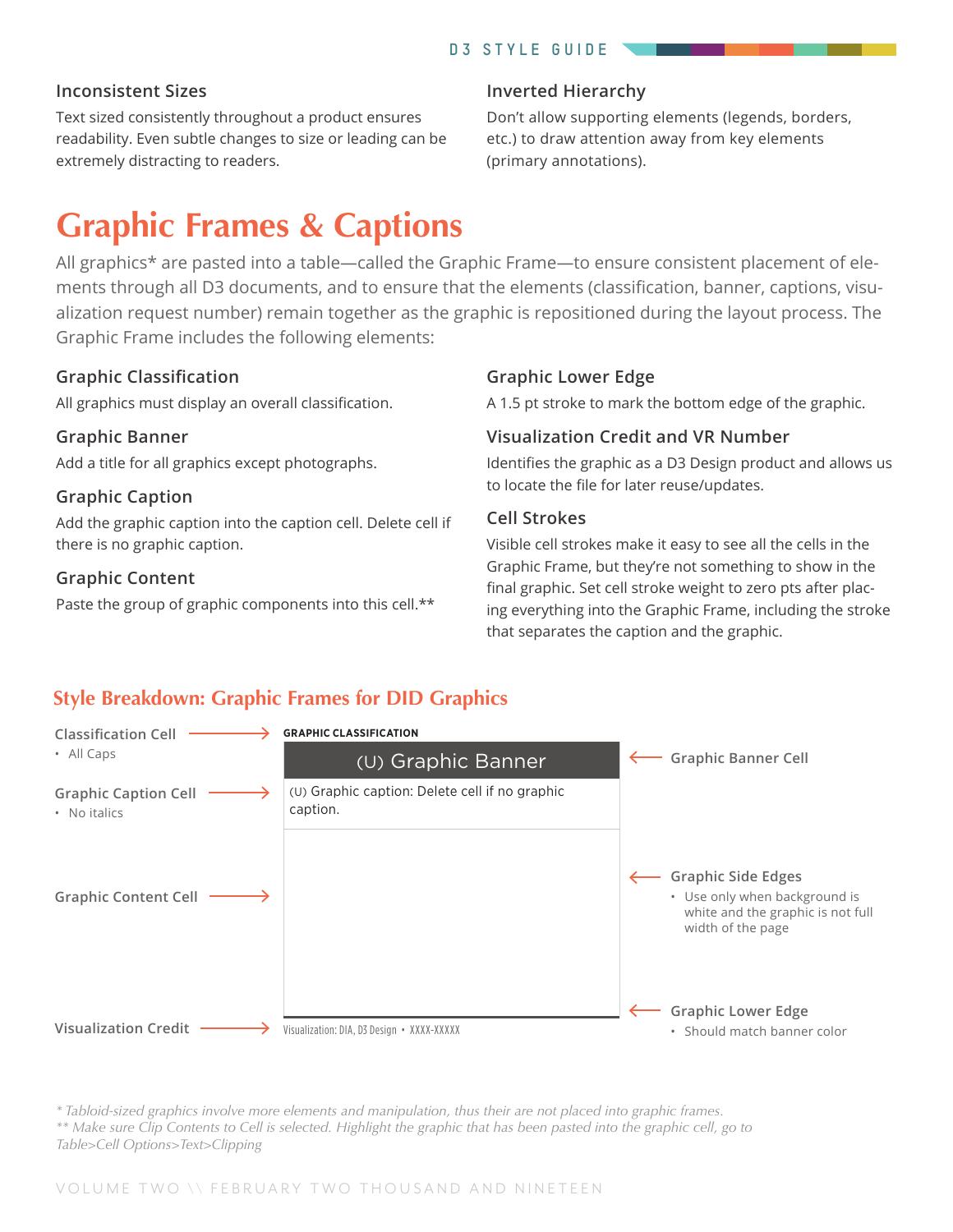## **Photo Frames & Captions**

Photos that stand on their own as complete graphics—i.e., editorial photos—must have captions. Photos that are part of a larger graphic—head shots within a tonebox or table, for example—are not required to have captions. Photo Frame ensures consistent placement and spacing for classification, photo, and photo caption. The Photo Frame includes the following elements:

## **Classifi cation Cell**

Photos and their captions are considered to be separate elements, each requiring its own classification. Captions incorporated into the graphic are considered to be part of the graphic, so a caption's classification does affect the graphic's overall classification.

## **Photo Caption Cell**

Add the photo caption into the caption cell.

### **Visualization Request (VR) Number**

Align the VR number to one of the corners of the photo. Left or Right corner is preferred. Group the VR number with the graphic before pasting into the graphic frame. Visualization Credit is not required for photos.

### **Intro Sentence**

DID Staff guidelines require photo captions begin with a description of what the photo is depicting. DID Graphic guidelines require this introductory sentence be bold unless the caption is only one sentence. In this case do not bold the one sentence.

### **Image Frame**

Photos require image frame.

### **Proper Resolution**

D3 standard photo resolution is 120 dpi; resolution for print products is 300 dpi.

### **Multiple Photos**

When multiple photos are ganged-up together they form a single graphic in a tonebox (3" or 6") and follow the same rules/styles as toneboxes. See example below.

### **Round Image Frames**

Avoid using round image frames on headshots when there's no space around the head. When possible, use Photoshop to create more space.

D3 standard photo resolution is 120 dpi; resolution for print products is 300 dpi.



*red text above in place when sending proof.*

• Intro Sentence not required when caption is one sentence



### **Round Image Frames:**

- Avoid using round image frames on headshots when there's no space around the head. You can add a space above the head in Photoshop.
- Use .25 pt size 80% black stroke



## **Style Breakdown: Photo Frames**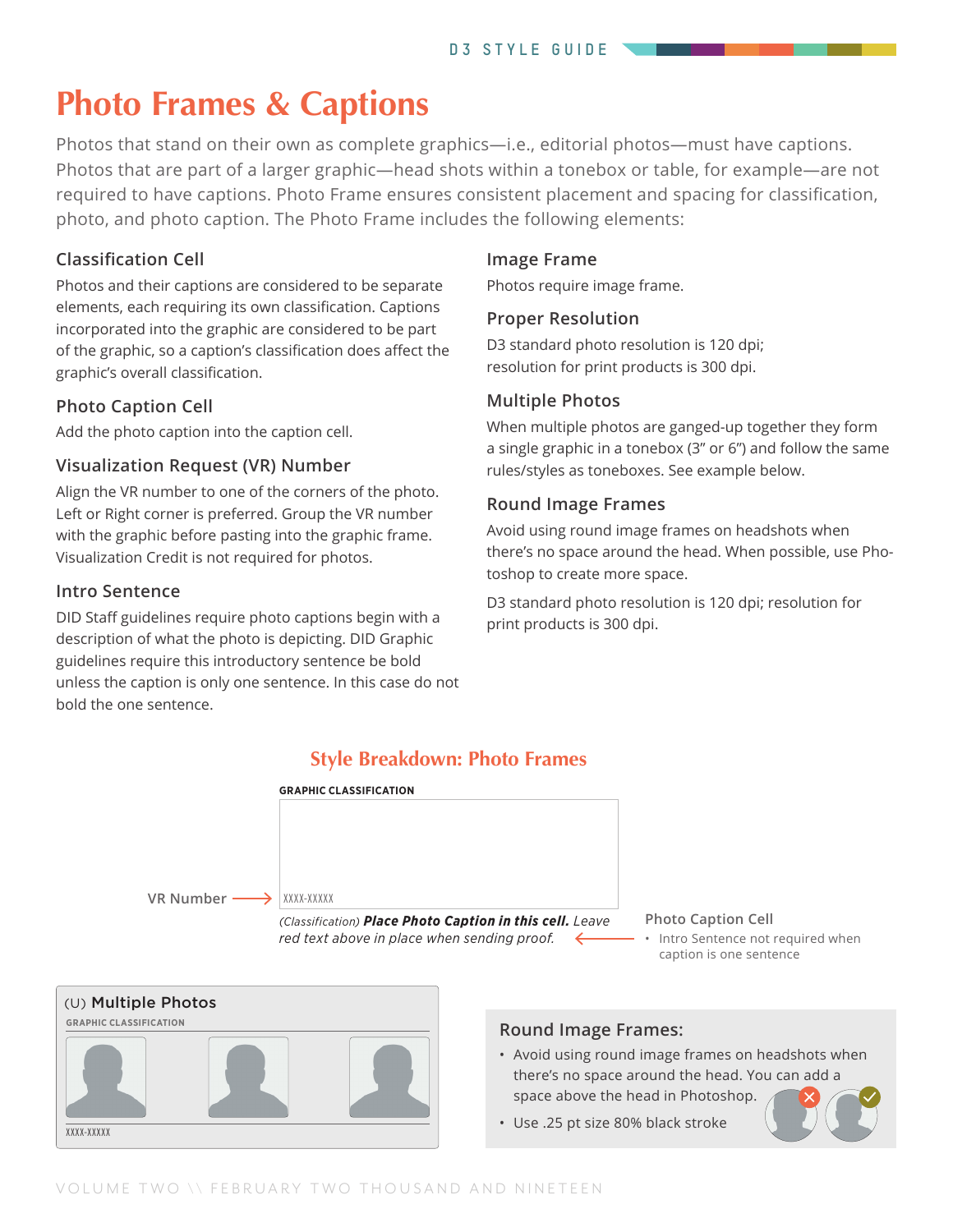## **Imagery**

In addition to those elements required for photos (resolution, caption, etc), Satellite imagery needs additional markings. By agreement with NGA, the imagery markings must be embedded in Photoshop (not added in Illustrator or InDesign). The Imagery includes the following elements:

## **Clean Imagery**

If NGA-provided imagery has NGA markings then ask the Ops Officers to obtain "clean" imagery.

**North Arrow**  When north isn't "up" in satellite imagery, use a north arrow.

**Locator Map**

## **Admin Information**

Imagery Date: In upper-left corner. Imagery Classification: In lower-left corner. Declass Date: In lower-right corner.

**Visualization Credit and VR Number** North Arrow—When north isn't "up" in satellite imagery,

## **Inset Graphics**

Inset maps are used to highlight information that would be difficult to perceive at the scale of the main map. An effective inset map follows the same design principles as any map, even though it is featured in a smaller frame, but all symbols and text should be consistent with the symbols and text on the main map. Here are three ways to treat inset graphics:

**Same Color Image Frame** Stroke should not be more than .5 pts.

## **Labeling the frames**

Use numbers or alphabets to label the matching inset frames.

**Transparent callout boxes** Data should still be visible and legible.

## **Pie Graph**

Pie graphs compare multiple elements within a single category. Pie graphs aren't always eye-catching, so creativity is encouraged. Keep note of the following styles when creating pie graphs:

Text no smaller than 7.5 pts. to ensure readability. Avoid using strokes on pie wedge.

Include a legend if a pie has more than 3 small sections or if the labels are lengthy.

## **Bar/Line Graphs**

Bar graphs (horizontal, vertical, or stacked) and line graphs (with or without data points) show comparisons among distinct entities. Line graphs showing data points allow readers to compare the specific values of the elements depicted. Graphs without data points only allow readers to compare trends over time. Keep note of the following styles when creating bar/line charts:

Text no smaller than 7.5 pts. to ensure readability. Scale lines should be .25 pts. and no darker than 80%. Scale baseline should be .75 pts. and no darker than 80%. Legend could be stacked or/and in one row on the top or bottom of the graph. Use a background box to ensure contrast with the graphic background.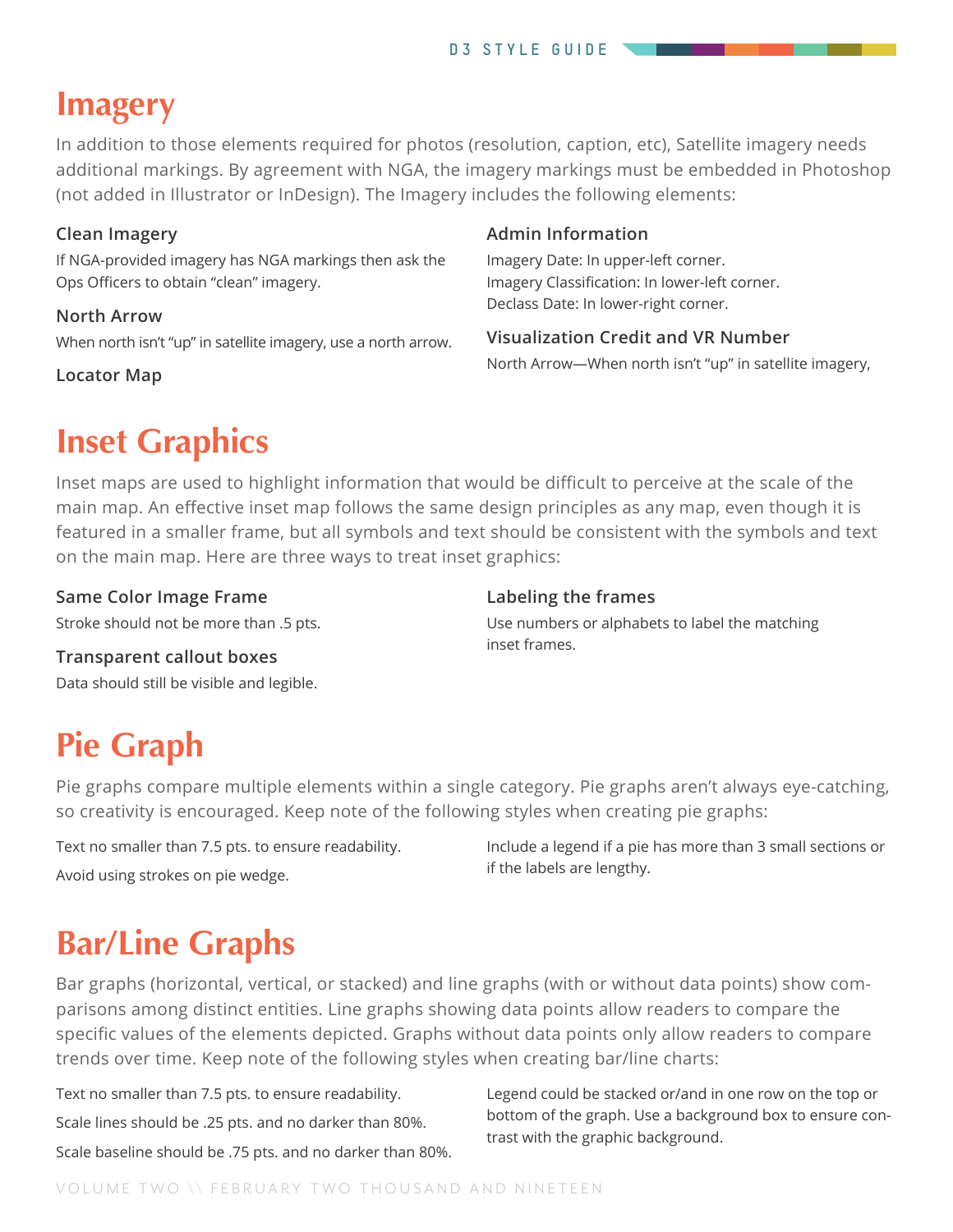## **Diagrams**

Text-heavy diagrams like organizational charts must be done within InDesign, using paragraph- and character styles rather than manually formatting the text elements. Diagram text should be no smaller than 7.5 pts. to ensure readability and no bigger than 10 pts.

## **Tables**

Text-based graphics like tables must be created in InDesign. Pick from one of the three table options in the components page of DID template for all DID graphics. Non DID graphics could use these templates as well, but it's not a must. Paragraph styles are available for all table elements. Create additional styles as needed, do not manually format text elements.

| Vertical borders can be eliminated when there is sufficient |  |
|-------------------------------------------------------------|--|
| white space between entries.                                |  |

Horizontal borders can be replaced with alternating fills.

Do not apply alternating fills to tables with less than 4 rows.

Stroke that separate the rows should not be bigger than .5 pts.

Never use both fills and borders to separate cells.

De-emphasize cell borders to keep focus on the content.

## **Timelines**

Timelines—another text-based graphic—depict multiple events over time. For all DID graphics, use one of the two options for Timeline on the components page of InDesign templates. For all non-DID graphics there is plenty of flexibility when creating a timeline. Paragraph styles are available for all timeline elements. Create additional styles as needed, do not manually format text elements.

## **Maps**

Maps display geographically relevant data, such as area boundaries, element locations, and travel routes. Reduce file sizes by flattening and rasterizing layers, leaving specific data of interest (rail lines, range rings, areas of control, etc.) in vector format to maintain their details. All the maps include the following elements:

## **Overall Classification**

All maps must display an overall classification.

## **Locator Map**

When a map shows just part of a country, add an locator map showing the entire country and neighboring areas to give readers an understanding of location.

**Scale Bar Map Legend Visualization Credit and VR Number**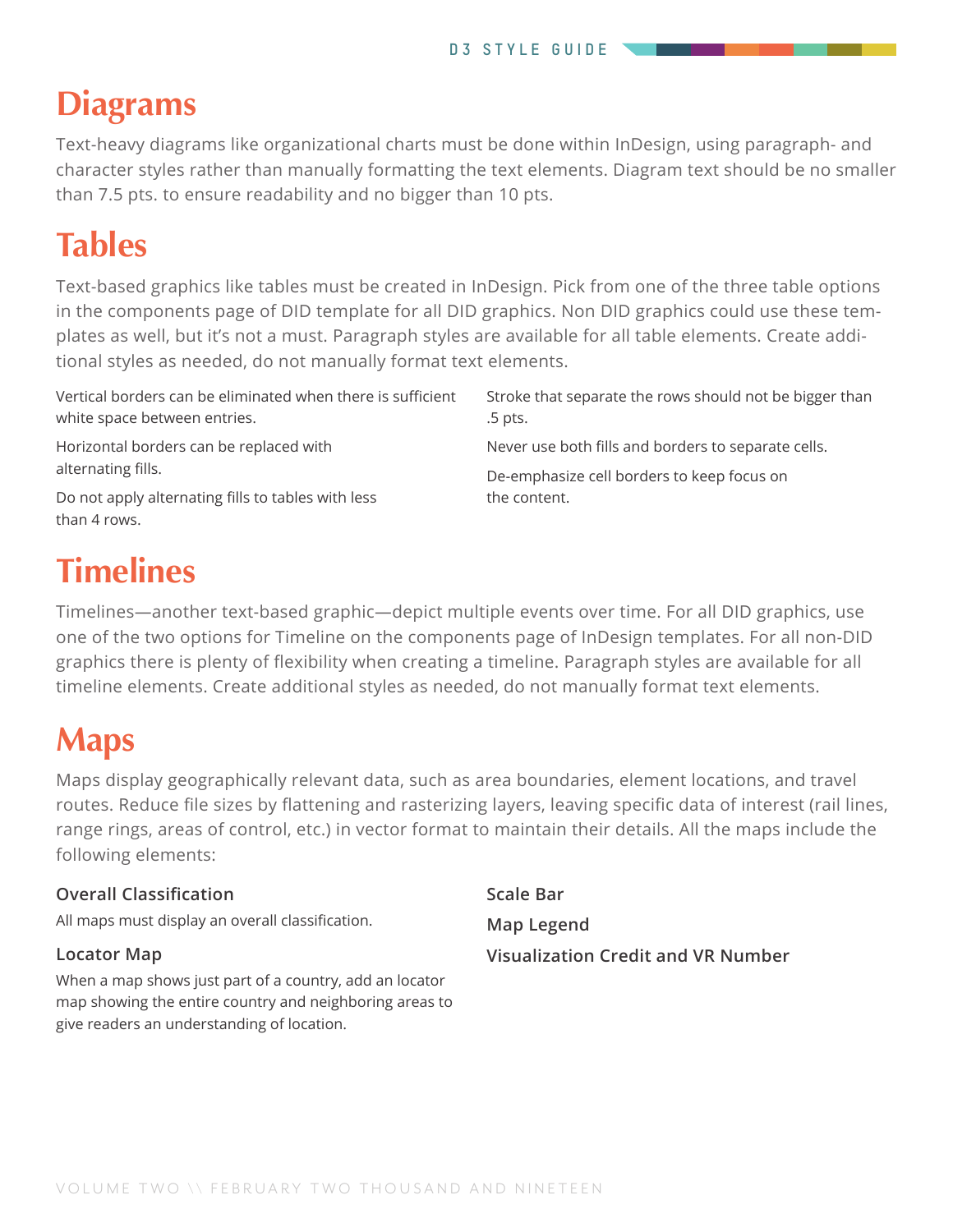## **Map Labeling**

Maps have specific cartographic requirements for labeling, which foster a cohesive look among all D3 Design products; use these standards when labeling map features. For the complete description of map cartographic standards, please see the D3 Cartographic Quick Guide.

## **Location Symbols**

With one exception, labels are not placed directly to the left or right of the icon they identify. Labels may only be placed directly to the left or right when the icon is on a leader line.

Label Placement Hierarchy



## **Port Towns**

Labels are placed within the body of water to identify the location as a port.

## **Country Names**

Labels are placed wholly inside the country borders. When names don't fit completely, see the approved abbreviations list.

## **Rivers**

Labels are placed on a path, above and following the river's contour. *(place under only to prevent readability issues)*

## **Water Features**

Water features are identified with blue italic labels.

## **Terrain Features**

Terrain features (Mountain, Desert, Canyon, Valley, etc.) are identified with italic labels.

## **FOAs and SOAs**

All maps with FOAs and SOAs should have the word "boundary" in the legend and it should be sentence case. For example: "Provincial boundary" and "District boundary"

## **Geopolitical Features**

- Country names are labeled in ALL CAPS.
- Labels for capital should be heavier than other cities.

## **Range Rings**

• Labeling range rings is preferred, but use your best judgement if you think legend works better with your map. (when labeling the range rings use leader lines if range rings are too close to each other).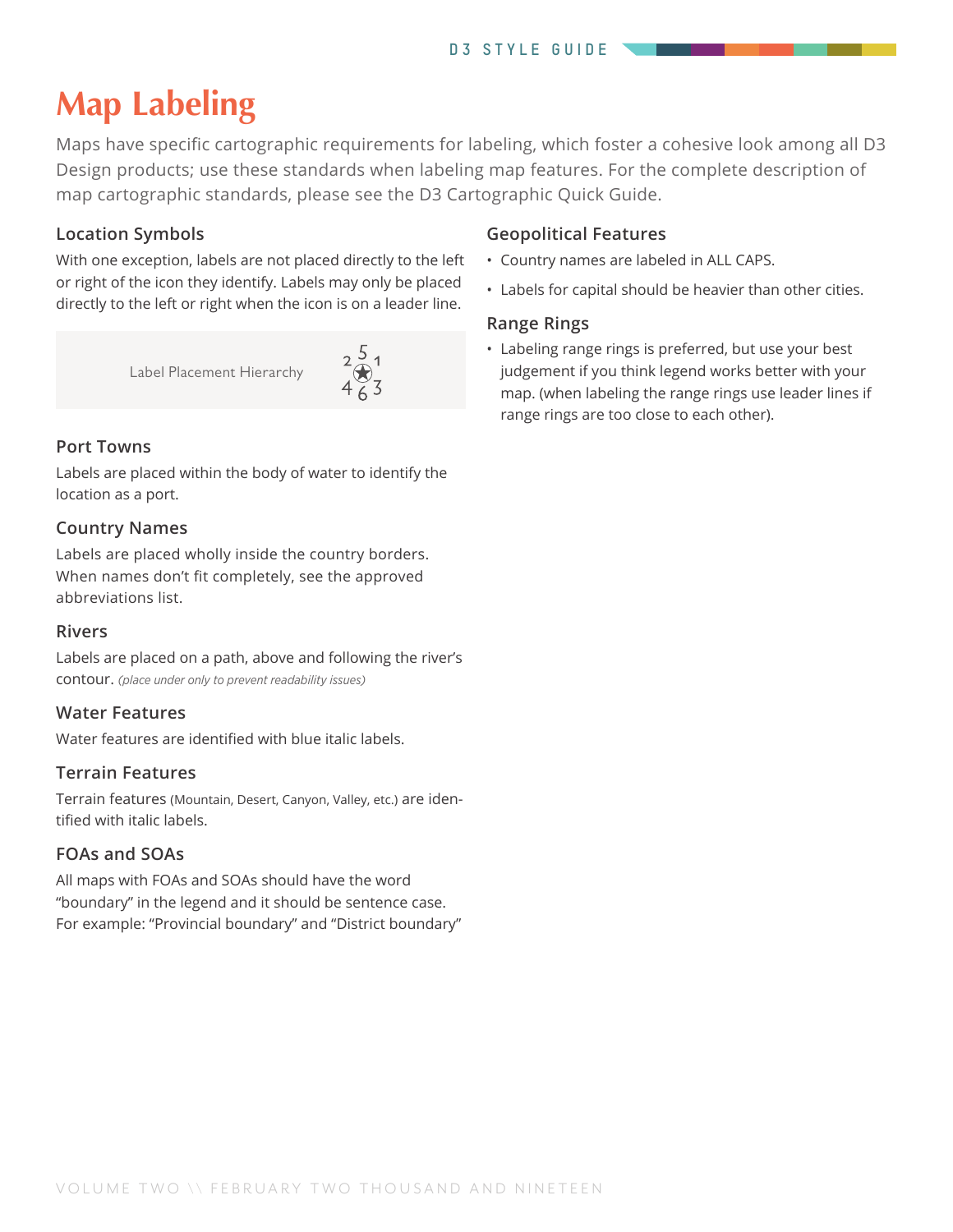## **Other Design Elements**

Icons - Symbols - Color Treatments

### **Measurements**

ï For DID graphics, you must use these icons for measurement. These icons are used mainly in tables.



## **Small Icons**

Custom icons add a great graphic touch to maps, charts, and tables, but they lose their effectiveness when they're too small. If your graphic requires icons to be smaller than .17 inch, then lose the icon and just go with a simple geometric shape. Keep icons same size on graphic and legend.

### **Stroke Points**

When plotted points overlap, it's easy to misjudge their numbers if there's no contrast between them. To fix this, add a .25 pts. white stroke to the symbol.

## **Stop Light Colors**



## **Qualitative Data**

#### **TGBOR**

Data has no quantifiable value; thus, colors should not be hierarchical as in Sequential or Divergent Data Colors.

### **Sequential Data**

### **01234**

Data starts at a given value and increases or decreases; thus, the color must start at a given color and increase in hue or saturation.

#### **Divergent Data**

**-10 -5 0 5 10**

Data passes through 0/normal value; thus, color must also pass through a 0/normal value.

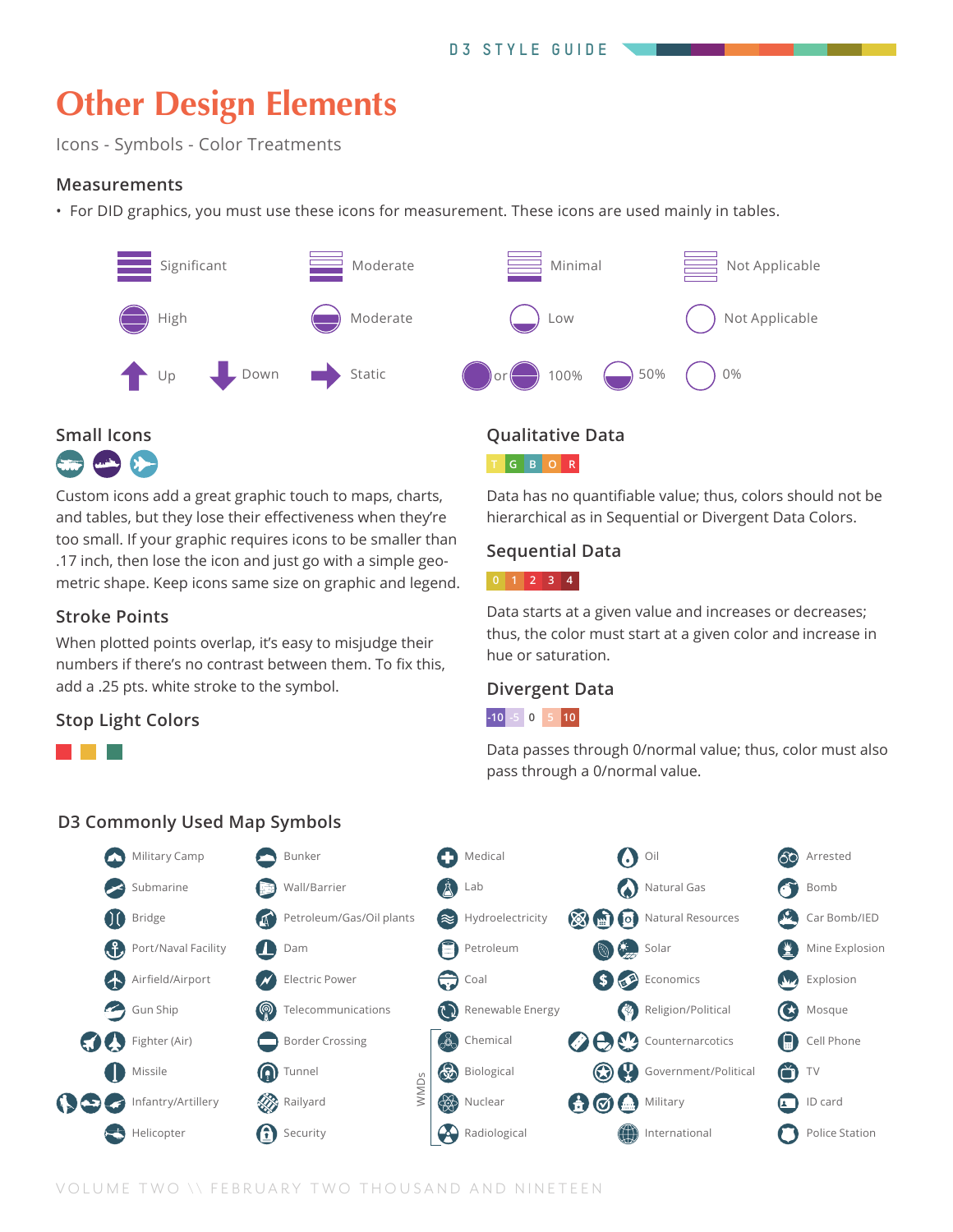point sizes and light colors.

when acronyms are present.

For text elements that already have paragraph style applied to them but still require text formatting, reformat the text and save the new formatting as a new style. Do not

Limit All Caps to short runs (2-3 words at most) as in table column headings and graphic labels. Do not use All Caps

reformat the existing paragraph style.

**Free-Styling**

**All Caps**

## **Grid**

A grid system is a way of organizing content on a page, using a combination of margins, guides, and columns. Consult with a senior designer if you need to break out of the grid.

## **Typography**

Typographic styles—predefined combinations of text attributes—have been created for all text elements; use these exclusively and without deviation when preparing DID/D3 products. The proper use of styles ensures a consistent look across all agency products. Keep in mind these typographic guidelines:

## **Consistent Sizes**

Text is sized 7.5 pts. and up to ensure readability.

## **Styles**

Need different text formatting? Create a new style, and do not overwrite the existing styles.

## **Optimal Column Widths**

Text can be hard to read when columns are too wide or too narrow. The optimal text width is 1.5 alphabets wide. The maximum is 2 alphabets, minimum 1 alphabet wide.

## **Condensed Fonts**

Condensed fonts are harder to read, so avoid using small

## **Tabloid Graphics**

Tabloid size (11x17) products consist of textboxes and multiple graphics. Component graphics use graphic frames/banners and each graphic gets its own classification. The following admin information is required when disseminating a product.

| <b>Overall classification</b>   | <b>Author's Office and Contact info</b> |
|---------------------------------|-----------------------------------------|
| Title of the product            | <b>Declass Block</b>                    |
| <b>Publish date</b>             | <b>PCN</b>                              |
| Assessment                      | <b>ICOD</b>                             |
| <b>Source Summary Statement</b> | VR#                                     |

## **D3 Color Palette**

Apply the D3 color palette to all Finished Intelligence Products.

## **Transparency**

Do NOT use tints of colors as lighter values have been provided in the palette.

## **508 Compliance (Adobe Illustrator CC)**

View > Proof Setup > Color Blindness

## **Gray Out Your Colors**

Some readers receive black and white photocopies of our products that fall within their areas of interest. To ensure they see graphics as you intend, proof your graphics on screen in grayscale to ensure all values are distinct.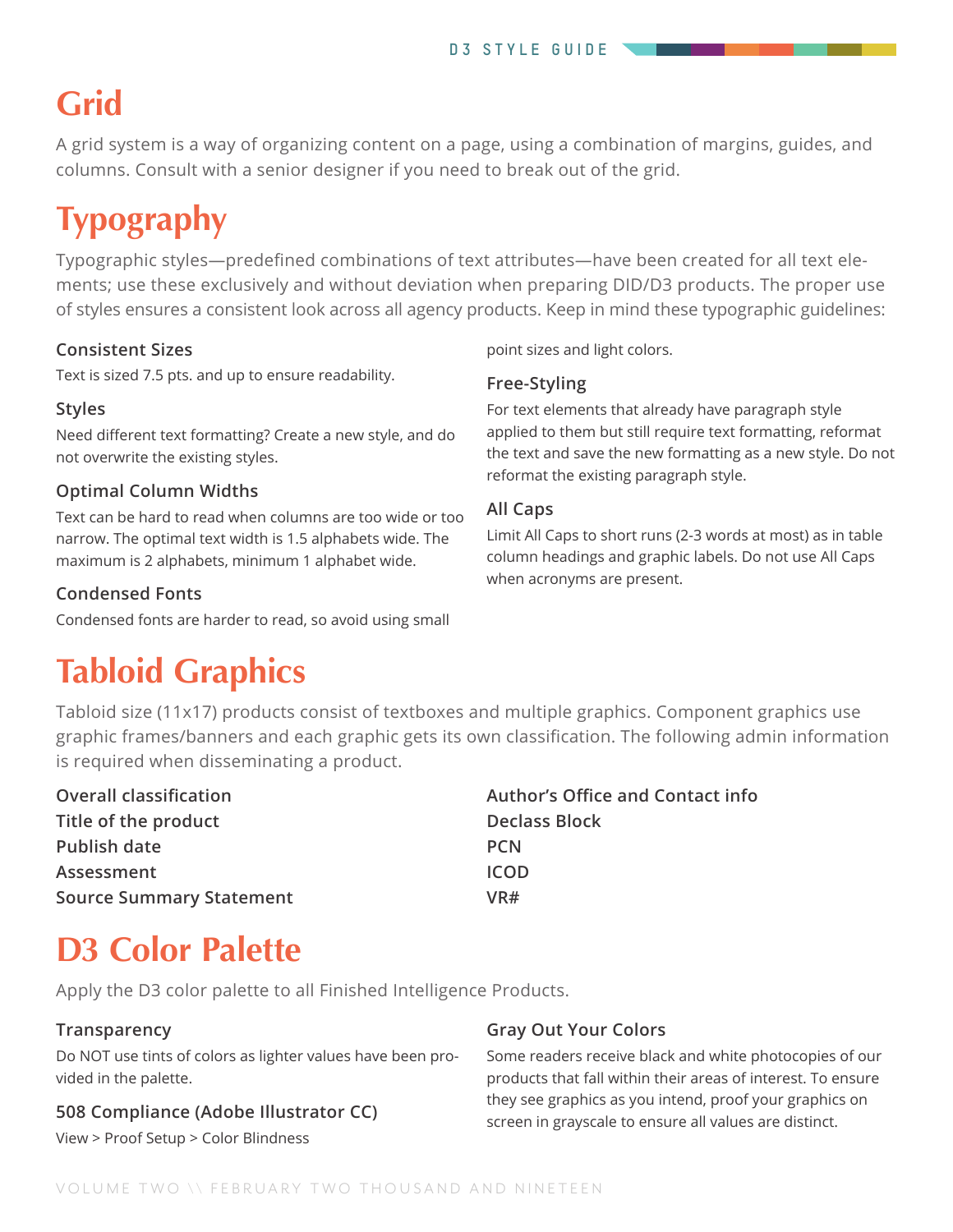## **D3 Color Palette**





Undof fill and border

### **Map Colors Full Print Palette\_Color Sets**



## **Supplemental Palette**



All D3 Graphics should use colors obtained from the Full Print Palette. Only when there is a need for an *absolute vibrancy* should graphics use from the supplemental color palette.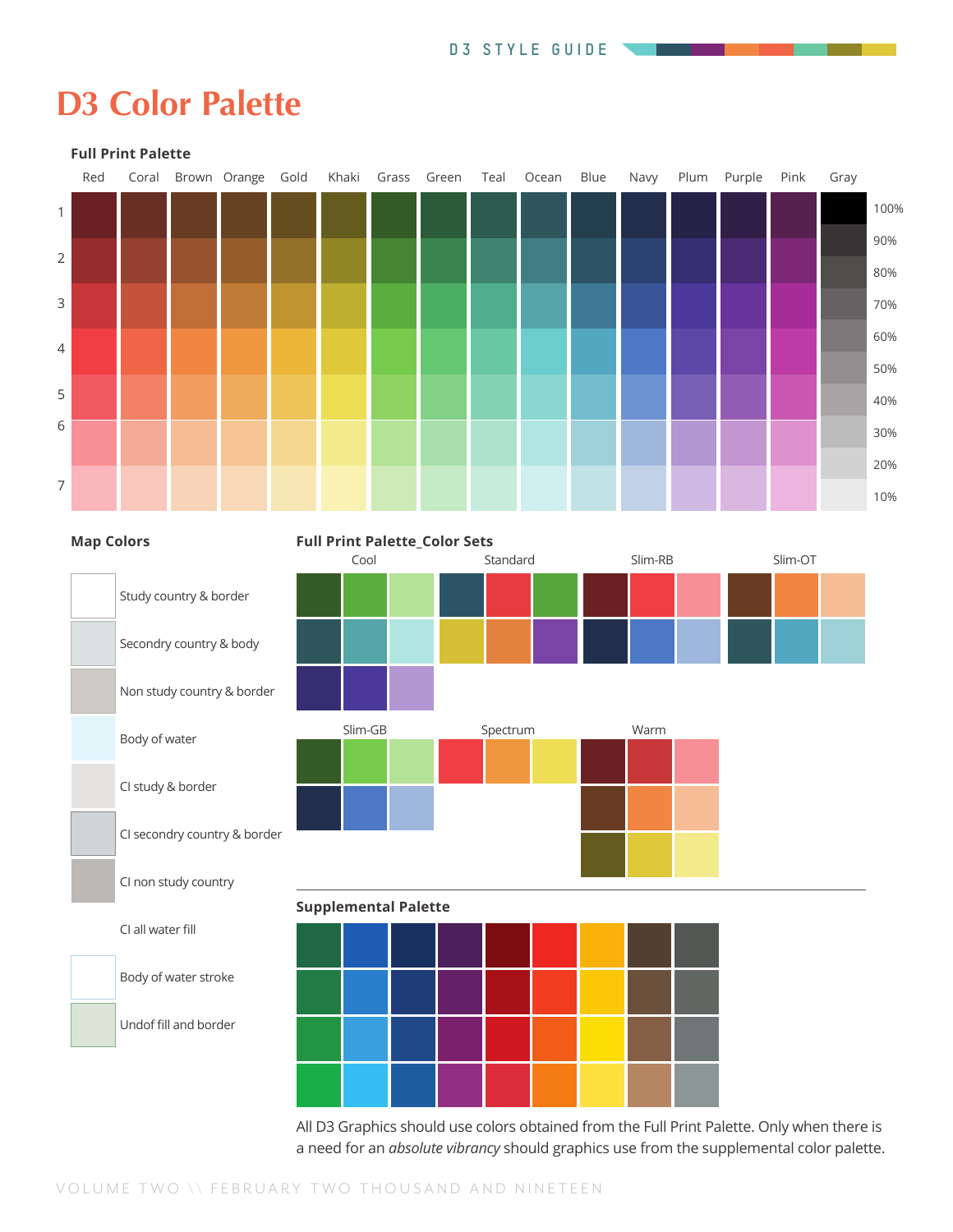## **Country Abbreviations**

Afghanistan: Afg. Albania: Alb. Algeria: Alg. American Samoa: Am. Sam. Andorra: And. Angola: Ang. Anguilla: Angu. Antarctica: Ant. Antigua and Barbuda: Anti. & Barb. Argentina: Arg. Armenia: Arm. Aruba: -Ashmore and Cartier Islands: Ash. & Cart. Is. **Australia: Austl.** Austria: Aus. Azerbaijan: Aze Bahamas, The: Bah. Bahrain: Bahr. Baker Island: Bak. I. Bangladesh: Bangl. Barbados: Barb. Bassas da India: Bas. da Ind. Belarus: Bela. Belgium: Bel. Belize: Belz. Benin: --Bermuda: Berm. Bhutan: Bhu. Bolivia: Bol. Bosnia and Herzegovina: Bos. & Her. Botswana: Bots. Bouvet Island: Bouv. I. Brazil: Braz. British Indian Ocean Territory: Br. Ind. Oc. Terr / British Virgin Islands: Br. Vir. Is. Brunei: Bru. Bulgaria: Bulg. Burkina Faso: Burk. Burma: Burundi: Buru. Cabo Verde: C. Ver. Cambodia: Camb. Cameroon: Camer. Canada: Can. Cayman Islands: Cay. Is. Central African Republic: Cen. Afr. Rep./C.A.R. Chad: --- Chile: --- China: --Christmas Island: Christ. I. Clipperton Island: Clip. I. Cocos (Keeling) Islands: Cocos Is. Colombia: Col. Comoros: Como. Congo, Democratic Republic of the: Dem. Rep. of the Congo / D.R.C.<br>**Congo, Republic of the:** Rep. of the Congo Cook Islands: Cook Is. Coral Sea Islands: Coral Sea Is. Costa Rica: C.R. Cote d'Ivoire: C. d'Iv. Croatia: Cro. Cuba: --- Curacao: Cur. Cyprus: Cyp. Czech Republic: Czech Rep. Denmark: Den. Diibouti: Dii. Dominica: Dom. Dominican Republic: Dom. Rep. Ecuador: Ecua. Egypt: --El Salvador: El Sal. Equatorial Guinea: Equa. Gui. Eritrea: Erit. Estonia: Est. Ethiopia: Eth. Europa Island: Eur. I. Falkland Islands (Islas Malvinas): Falk. Is. Faroe Islands: Faroe Is. Fiii: Finland: Fin. France: Fr.

French Guiana: Fr. Gui. French Polynesia: Fr. Poly. French Southern and Antarctic Lands: Fr. S. & Ant. Lands Gabon: -Gambia, The: Gam. Gaza Strip: Gaz. Str. Georgia: Geo. Germany: Ger. Ghana: -Gibraltar: Gibr. Glorioso Islands: Glor. Is. Greece: Gr. Greenland: Grnld. Grenada: Gren. Guadeloupe: Guad. Guam: -Guatemala: Guat. Guernsey: Guern. Guinea: Gui. Guinea-Bissau: Gui.-Bis. Guyana: Guy. Haiti: --- Heard Island and McDonald Islands: He. I. & McD. Is. Honduras: Hond. Hong Kong: H.K. Howland Island: How I. Hungary: Hung. Iceland: Ice. India: -Indonesia: Indo. Iran: --- Iraq: --- Ireland: Ire. Isle of Man: I. of Man Israel: Is. Italy: --Jamaica: Jam. Jan Mayen: J. May. Japan: Jarvis Island: Jar. I. Jersey: Jer. Johnston Atoll: John. A. Jordan: Jor. Juan de Nova Island: Ju. de No. I. Kazakhstan: Kaz. Kenva: --Kingman Reef: King. R. Kiribati: Kiri. Kosovo: Kos. Kuwait: Kuw. Kyrgyzstan: Kyr. Laos: -Latvia: Lat. Lebanon: Leb. Lesotho: Leso. Liberia: Liber. Libya: Liechtenstein: Liech. Lithuania: Lith. Luxembourg: Lux. Macau: Macedonia: Mace. Madagascar: Madag. Malawi: Mal. Malaysia: Malay. Maldives: Mald. Mali: -Malta: --Marshall Islands: Marsh. Is. Martinique: Mart. Mauritania: Maur. Mauritius: Mauris. Mayotte: May Mexico: Mex. Micronesia, Federated States of: Micro. Midway Islands: Mid. Is. Moldova: Mol. Monaco: Mon. Mongolia: Mong. Montenegro: Mont. Montserrat: Monts. Morocco: Mor. Mozambique: Moz.

Namibia: Nam. Nauru: Navassa Island: Nav. I. Nepal: Netherlands: Neth. New Caledonia: N. Cal. New Zealand: N.Z. Nicaragua: Nic. Niger: Nigeria: Nig. Niue: -Norfolk Island: Norf. I. Northern Mariana Islands: N. Mar. Is. North Korea: N. Kor. Norway: Nor. Oman: Pakistan: Pak. Palau: Palmyra Atoll: Palm. A. Panama: Pan. Papua New Guinea: Pap. N. Gui. Paracel Islands: Parc. Is. Paraguay: Para. Peru: --Philippines: Phil. Pitcairn Islands: Pit. Is. Poland: Pol. Portugal: Port. Puerto Rico: P.R. Qatar: --- Reunion: Reu. Romania: Rom. Russia: Rus. Rwanda: Rw. Saint Barthelemy: St. Barth. Saint Helena, Ascension, and Tristan da Cunha: St. H Saint Kitts and Nevis: St. Kitts & Nev. Saint Lucia: St. Luc. Saint Martin: St. Mar. Saint Pierre and Miquelon: St. Pier. & Mig. Saint Vincent and the Grenadines: St. Vin. & Gren. Samoa: -San Marino: S. Mar. Sao Tome and Principe: S. To. & Prin. Saudi Arabia: Sau. Ar. Senegal: Sen. Serbia: Ser. Seychelles: Sey. Sierra Leone: S. Leo. Singapore: Sing. Sint Maarten: St. Maar. Slovakia: Slov. Slovenia: Slo. Solomon Islands: Sol. Is. Somalia: Som. South Africa: S. Afr. South Georgia and South Sandwich Islands: S. Ga. & S. Sdwch. Is. South Korea: S. Kor. South Sudan: S. Sudan Spain: Sp. Spratly Islands: Spr. Is. Sri Lanka: Sri Lan. Sudan: -Suriname: Sur. Svalbard: Sval. Swaziland: Swaz. Sweden: Swe. Switzerland: Switz. Syria: Syr. Taiwan: Tai. Tajikistan: Taj. Tanzania: Tanz. Thailand: Thai. Timor-Leste: Tim.-Les. Togo: -Tokelau: Tok. Tonga: Trinidad and Tobago: Trin. & Tob. Tromelin Island: Trom. I. Tunisia: Tun. Turkey: Turk. Turkmenistan: Turkm.

Turks and Caicos Islands: Tur. & Cai. Is. Tuvalu: Tuv. Uganda: Ug. Ukraine: Ukr. United Arab Emirates: U.A.E. United Kingdom: U.K. United States: U.S. Uruguay: Uru. Uzbekistan: Uzb. Vanuatu: Vanu. Vatican City: Vat. C. Venezuela: Ven. Vietnam: Viet. Virgin Islands: Vir. Is. Wake Island: Wake. I. Wallis and Futuna: Wal. & Fut. West Bank: W. Bank Western Sahara: W. Sah. Yemen: Yem. Zambia: Zam. Zimbabwe: Zimb.

#### US STATES

Alabama: Ala. Alaska: Arizona: Ariz. Arkansas: Ark. California: Calif. Colorado: Colo. Connecticut: Conn. Delaware: Del. District of Columbia: D.C. Florida: Fla. Georgia: Ga. Hawaii: -Idaho: --Illinois: Ill. Indiana: Ind. Iowa: -Kansas: Kans. Kentucky: Ky. Louisiana: La. Maine: --Maryland: Md. Massachusetts: Mass. Michigan: Mich. Minnesota: Minn. Mississippi: Miss. Missouri: Mo. Montana: Mont. Nebraska: Nebr. Nevada: Nev. New Hampshire: N.H. New Jersey: N.J. New Mexico: N.M. New York: N.Y. North Carolina: N.C. North Dakota: N.D. Ohio: --- Oklahoma: Okla. Oregon: Ore. Pennsylvania: Pa. Rhode Island: R.I. South Carolina: S.C. South Dakota: S.D. Tennessee: Tenn. Texas: Tex. Utah: Vermont: Vt. Virginia: Va. Washington: Wash. West Virginia: W. Va. Wisconsin: Wis. Wyoming: Wyo.

Source: US Board on Geographic Names. Abbreviations for Names of Geopolitical Entities and Other Selected Areas of the World, Third Edition, April 1998.

Note: The US Board on Geographic Names will no longer update or maintain the source listed above. This listing is based on the 1998 publication with updates to be discussed by the full board.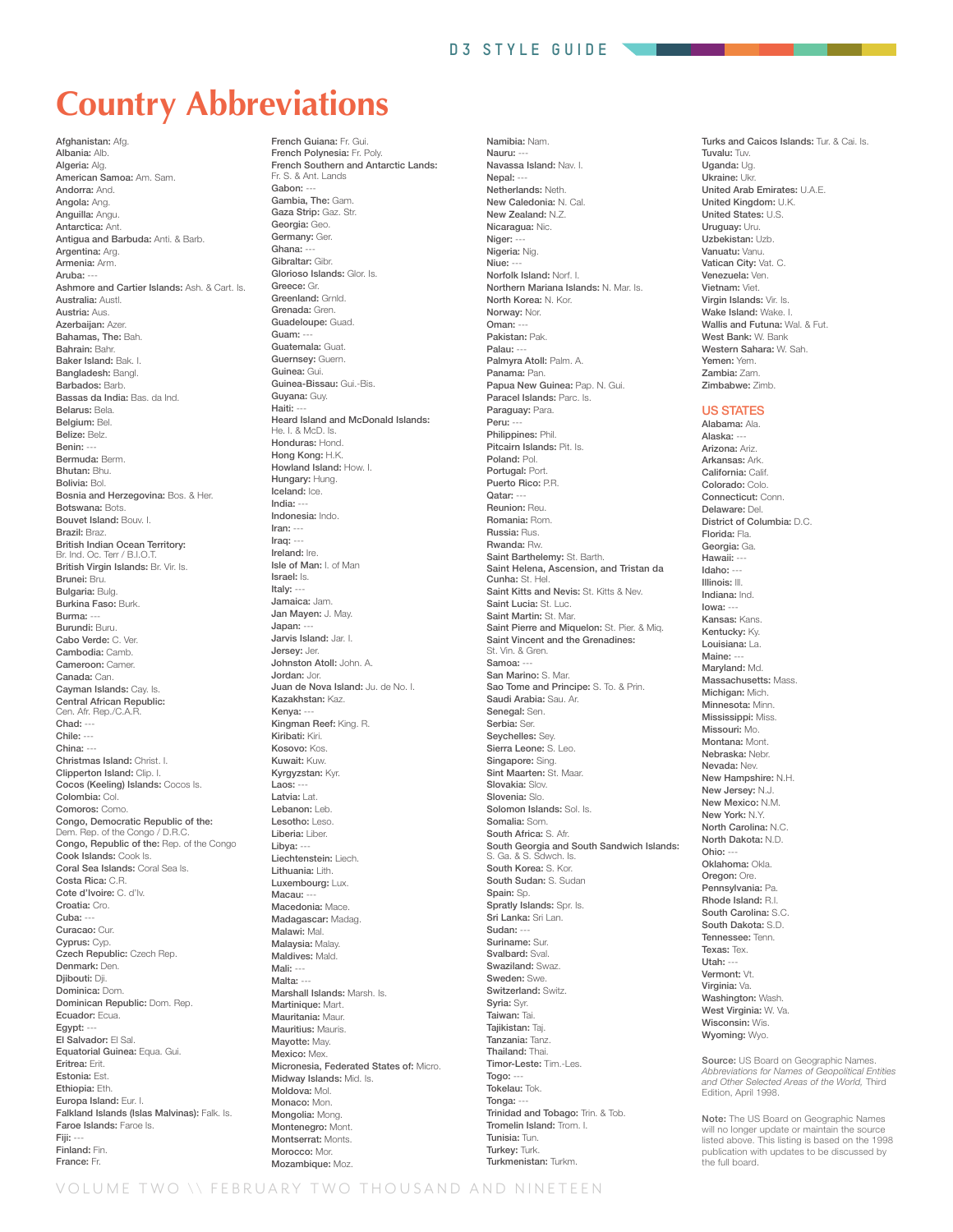#### **D3 STYLE GUIDE**

**ABW** Aruba<br>**AFG** Afghanistan<br>**AGO** Angola AIA Anguilla ALA Aland Islands ALB Albania **AND** Andorra ANT Netherlands Antilles ARE United Arab Emirates ARG Argentina ARM Armenia ASM American Samoa ATA Antarctica **ATF** French Southern **Territories** ATG Antigua and Barbuda AUS Australia AUT Austria AZE Azerbaijan BDI Burundi BEL Belgium **BEN** Benin **BFA** Burkina Faso BGD Bangladesh BGR Bulgaria **BHR** Bahrain BHS Bahamas **BIH** Bosnia and Herzegovina **BLR** Belarus **BLZ** Belize BMU Bermuda **BOL Bolivia BRA** Brazil BRB Barbados BRN Brunei Darussalam **BTN** Bhutan **BVT** Bouvet Island BWA Botswana CAF Central African Republic CAN Canada CCK Cocos (Keeling) Islands CHE Switzerland CHL Chile **CHN** China CIV Cote D'ivoire CMR Cameroon **COD** Congo, The Democratic Republic of The COG Congo COK Cook Islands COL Colombia COM Comoros CPV Cape Verde CRI Costa Rica CUB Cuba CXR Christmas Island **CYM** Cayman Islands CYP Cyprus CZE Czech Republic DEU Germany DJI Diibouti **DMA** Dominica DNK Denmark **DOM** Dominican Republic DZA Algeria ECU Ecuador EGY Egypt ERI Eritrea ESH Western Sahara ESP Spain EST Estonia ETH Ethiopia FIN Finland<br>FJI Fiji  $FJI$ **FLK** Falkland Islands (Malvinas) FRA France FRO Faroe Islands FSM Micronesia, Federated<br>States of GAB Gabon GBR United Kingdom GEO Georgia GGY Guernsey GHA Ghana GIB Gibraltar GIN Guinea GLP Guadeloupe

GMB Gambia

|                                                                                         | <b>GNB</b> Guinea-Bissau<br><b>GNQ</b> Equatorial Guinea<br><b>GRC</b> Greece<br><b>GRD</b> Grenada<br><b>GRL</b> Greenland<br><b>GTM</b> Guatemala<br><b>GUF</b> French Guiana<br><b>GUM</b> Guam<br><b>GUY</b> Guyana                                                                                                                                                                                                                                                                                                                                               |
|-----------------------------------------------------------------------------------------|-----------------------------------------------------------------------------------------------------------------------------------------------------------------------------------------------------------------------------------------------------------------------------------------------------------------------------------------------------------------------------------------------------------------------------------------------------------------------------------------------------------------------------------------------------------------------|
| HMD<br><b>HRV</b><br>HTI                                                                | <b>HKG</b> Hong Kong<br>Heard and Mc Donald<br>Islands<br><b>HND</b> Honduras<br>Croatia (Local Name:<br>Hrvatska)<br>Haiti<br><b>HUN</b> Hungary                                                                                                                                                                                                                                                                                                                                                                                                                     |
| idn<br><b>IMN</b><br>IND<br><b>TOI</b><br>IRL<br>IRN<br>IRQ<br>ISL<br><b>ISR</b><br>ita | Indonesia<br>Isle of Man<br>India<br>British Indian Ocean<br>Territory<br>Ireland<br>Iran (Islamic Republic of)<br>Iraq<br>Iceland<br>Israel<br>Italy                                                                                                                                                                                                                                                                                                                                                                                                                 |
| JPN                                                                                     | JAM Jamaica<br><b>JEY</b> Jersey<br><b>JOR</b> Jordan<br>Japan                                                                                                                                                                                                                                                                                                                                                                                                                                                                                                        |
|                                                                                         | KAZ Kazakhstan<br><b>KEN</b> Kenya<br>KGZ Kyrgyzstan<br><b>KHM</b> Cambodia<br><b>KIR</b> Kiribati<br><b>KNA</b> Saint Kitts and Nevis<br>KOR Korea, Republic of<br><b>KWT</b> Kuwait                                                                                                                                                                                                                                                                                                                                                                                 |
| LAO<br>LBN<br>LCA<br>LIE<br>LKA<br>LVA                                                  | Lao People's Democratic<br>Republic<br>Lebanon<br>LBR Liberia<br>LBY Libyan Arab Jamahiriya<br>Saint Lucia<br>Liechtenstein<br>Sri Lanka<br><b>LSO</b> Lesotho<br><b>LTU</b> Lithuania<br><b>LUX</b> Luxembourg<br>Latvia                                                                                                                                                                                                                                                                                                                                             |
| MLI<br>MLT                                                                              | <b>MAC</b> Macao<br><b>MAR Morocco</b><br><b>MCO</b> Monaco<br>MDA Moldova, Republic of<br><b>MDG</b> Madagascar<br><b>MDV</b> Maldives<br><b>MEX</b> Mexico<br><b>MHL</b> Marshall Islands<br>MKD Macedonia, The Former<br>Yugoslav Republic of<br>Mali<br>Malta<br><b>MMR</b> Myanmar<br><b>MNE</b> Montenegro<br><b>MNG</b> Mongolia<br><b>MNP</b> Northern Mariana Islands<br><b>MOZ</b> Mozambique<br><b>MRT</b> Mauritania<br><b>MSR</b> Montserrat<br><b>MTQ</b> Martinique<br><b>MUS</b> Mauritius<br><b>MWI</b> Malawi<br>MYS Malaysia<br><b>MYT</b> Mayotte |
| NER<br>NFK<br>ΝIC<br>niu                                                                | <b>NAM</b> Namibia<br><b>NCL</b> New Caledonia<br>Niger<br>Norfolk Island<br><b>NGA Nigeria</b><br>Nicaragua<br>Niue<br><b>NLD</b> Netherlands<br><b>NOR</b> Norway<br><b>NPL</b> Nepal<br><b>NRU</b> Nauru                                                                                                                                                                                                                                                                                                                                                           |

|                   | <b>OMN</b> Oman                                                                                                     | Afg<br>AΙa |
|-------------------|---------------------------------------------------------------------------------------------------------------------|------------|
|                   |                                                                                                                     | Alt        |
| <b>PAK</b><br>PAN | Pakistan<br>Panama                                                                                                  | Alç        |
|                   | <b>PCN</b> Pitcairn                                                                                                 | An         |
| <b>PER Peru</b>   |                                                                                                                     | An         |
| PHL               | Philippines                                                                                                         | An         |
|                   | <b>PLW</b> Palau                                                                                                    | An<br>An   |
|                   | <b>PNG</b> Papua New Guinea                                                                                         | An         |
| PRI               | POL Poland                                                                                                          | Arı        |
|                   | Puerto Rico<br>Korea, Democratic                                                                                    | Arı        |
| <b>PRK</b>        | People's Republic of                                                                                                | Arı        |
| <b>PRT</b>        | Portugal                                                                                                            | Au<br>Au   |
| PRY               | Paraguay                                                                                                            | Az         |
| PSE               | Palestinian Territory,<br>Occupied                                                                                  |            |
| <b>PYF</b>        | French Polynesia                                                                                                    | Ва         |
|                   |                                                                                                                     | Ba         |
| QAT               | Qatar                                                                                                               | Ba<br>Ba   |
|                   | <b>REU</b> Reunion                                                                                                  | Be         |
|                   | <b>ROU</b> Romania                                                                                                  | Be<br>Be   |
|                   | <b>RUS</b> Russian Federation                                                                                       | Be         |
|                   | <b>RWA</b> Rwanda                                                                                                   | Be         |
|                   |                                                                                                                     | Bh         |
| SAU               | Saudi Arabia                                                                                                        | Bc         |
| SDN<br>SEN        | Sudan                                                                                                               | Bc<br>Bc   |
| SGP               | Senegal<br>Singapore                                                                                                | Bc         |
|                   | South Georgia and The                                                                                               | Br         |
| SGS               | South Sandwich Islands                                                                                              | Bri        |
| <b>SHN</b>        | Saint Helena                                                                                                        | Tei        |
| SJM               | Svalbard and Jan Mayen<br>Islands                                                                                   | Βu<br>Br   |
| SLB               | Solomon Islands                                                                                                     | Bυ         |
| SLE               | Sierra Leone                                                                                                        | Bυ         |
| SLV               | El Salvador                                                                                                         |            |
|                   | <b>SMR</b> San Marino                                                                                               | Cг         |
|                   | <b>SOM</b> Somalia<br><b>SPM</b> Saint Pierre and Miquelon                                                          | Cа         |
|                   | <b>SRB</b> Serbia                                                                                                   | Cа<br>Cг   |
|                   | <b>SSD</b> South Sudan                                                                                              | Cг         |
| <b>STP</b>        | Sao Tome and Principe                                                                                               | Cє         |
|                   | <b>SUR</b> Suriname                                                                                                 | Сh         |
| SVN               | <b>SVK</b> Slovakia (Slovak Republic)                                                                               | Сh         |
|                   | Slovenia<br><b>SWE</b> Sweden                                                                                       | Сh<br>Сh   |
|                   | <b>SWZ</b> Swaziland                                                                                                | Сc         |
| SYC               | Seychelles                                                                                                          | Cс         |
| SYR               | Syrian Arab Republic                                                                                                | Cс         |
|                   |                                                                                                                     | Сc         |
| TCA               | Turks and Caicos Islands                                                                                            | Cc<br>Re   |
| TGO               | <b>TCD</b> Chad<br>Togo                                                                                             | Cc         |
| THA               | Thailand                                                                                                            | Сc         |
| <br>TJK           | Tajikistan                                                                                                          | Cс         |
| TKL               | Tokelau                                                                                                             | Cr         |
|                   | <b>TKM</b> Turkmenistan                                                                                             | Ηr<br>Cι   |
| TLS<br>TON        | Timor-Leste<br>Tonga                                                                                                | Сy         |
| TTO               | Trinidad and Tobago                                                                                                 | Сz         |
|                   | <b>TUN</b> Tunisia                                                                                                  |            |
| TUR               | Turkey                                                                                                              | De         |
| TUV               | Tuvalu                                                                                                              | Dji<br>Dc  |
|                   | TWN Taiwan, Province of China                                                                                       | Dc         |
| TZA               | Tanzania,<br>United Republic of                                                                                     |            |
|                   |                                                                                                                     | Ec         |
|                   | <b>UGA</b> Uganda                                                                                                   | Eg         |
| UKR               | Ukraine                                                                                                             | Е,<br>Eq   |
| UMI               | US Minor Outlying Islands<br><b>URY</b> Uruguay                                                                     | Eri        |
|                   | <b>USA</b> United States                                                                                            | Es         |
|                   | <b>UZB</b> Uzbekistan                                                                                               | Eth        |
|                   |                                                                                                                     | Fa         |
| VAT               | Holy See                                                                                                            | (M         |
|                   | (Vatican City State)<br>Saint Vincent                                                                               | Fa         |
| VCT               | and The Grenadines                                                                                                  | Fiji       |
| <b>VEN</b>        | Venezuela                                                                                                           | Fir<br>Fra |
| VGB               | Virgin Islands (British)                                                                                            | Fre        |
| VIR               | Virgin Islands (US)<br><b>VNM</b> Viet Nam                                                                          | Fre        |
| VUT               | Vanuatu                                                                                                             | Fre        |
|                   |                                                                                                                     | rito       |
|                   | <b>WLF</b> Wallis and Futuna Islands                                                                                | Ga         |
|                   | <b>WSM</b> Samoa                                                                                                    | Ga         |
|                   | 的的活动的现在的现在的现在的现在分词形式的现在分词形式的现在分词形式的现在分词形式的现在分词形式的现在分词形式的现在分词形式的现在分词形式的现在分词形式的现在分词形式的现在分词形式的现在分词<br><b>YEM</b> Yemen | Ge<br>Ge   |
| ZAF               | South Africa                                                                                                        | Gŀ         |
|                   | <b>ZMB</b> Zambia                                                                                                   | Gil        |
|                   | <b>ZWE</b> Zimbabwe                                                                                                 | Gr<br>∩r   |

## **TRIGRAPHS, Alphabetical by Trigraph TRIGRAPHS, Alphabetical by Country Name**

| .FG<br>۱LA<br>۱LB<br>ıΖA<br>SM<br>ND<br>GO<br>AIA                          | Grenada<br>Guadeloupe<br>Guam<br>Guatemala<br>Guernsey<br>Guinea<br>Guinea-Bissau<br>Guyana                                                                 | GRD<br>GLP<br>GUM<br>GTM<br>GGY<br>GIN<br>GNB<br>GUY                                                                       | P<br>P<br>P<br>Ο<br>P<br>P<br>P<br>P۱                              |
|----------------------------------------------------------------------------|-------------------------------------------------------------------------------------------------------------------------------------------------------------|----------------------------------------------------------------------------------------------------------------------------|--------------------------------------------------------------------|
| ۹ТA<br>ιΤG<br>RG<br>RM<br>ВW<br>US.<br><b>UT</b><br>νZΕ                    | Haiti<br>Heard and Mc Donald<br>Islands<br><b>Holy See</b><br>(Vatican City State)<br>Honduras<br>Hong Kong<br>Hungary                                      | HTI<br>HMD<br>VAT<br><b>HND</b><br><b>HKG</b><br><b>HUN</b>                                                                | PI<br>Pi<br>P٥<br>P<br>Pı<br>Q<br>R                                |
| ΗS<br>ΗR<br>GD<br>RB<br>۱LR<br>3EL<br>3LZ<br>ιEΝ<br>MU<br>۱TΝ              | Iceland<br>India<br>Indonesia<br>Iran (Islamic Republic of)<br>Iraq<br>Ireland<br>Isle of Man<br>Israel<br>Italy                                            | ISL<br>IND<br><b>IDN</b><br><b>IRN</b><br><b>IRQ</b><br>IRL<br>IMN<br>ISR<br>ITA                                           | R<br>R<br>R<br>S<br>S<br>S<br>S<br>S<br>G<br>S                     |
| ЮL<br>ЗIН<br>WA<br><b>SVT</b><br>RΑ                                        | Jamaica<br>Japan<br>Jersey<br>Jordan                                                                                                                        | JAM<br><b>JPN</b><br><b>JEY</b><br><b>JOR</b>                                                                              | S<br>S<br>S<br>S٢<br>S                                             |
| ЮT<br>GR<br>RN<br>3FA<br>3DI<br>HМ<br>МR<br>ΆN                             | Kazakhstan<br>Kenya<br>Kiribati<br>Korea, Democratic<br>People's Republic of<br>Korea, Republic of<br>Kuwait<br>Kyrgyzstan                                  | KAZ<br><b>KEN</b><br>KIR<br>PRK<br><b>KOR</b><br><b>KWT</b><br>KGZ                                                         | S٢<br>Si<br>Si<br>SI<br>R<br>SI<br>S٢<br>S٥<br>$\mathsf{S}$        |
| :PV<br>ΥM<br>AF:<br>CD<br>۱HL<br>ΗN<br>ΧR<br>СK<br>ЮL<br>MС<br>ОG          | Lao People's Democratic<br>Republic<br>Latvia<br>Lebanon<br>Lesotho<br>Liberia<br>Libyan Arab Jamahiriya<br>Liechtenstein<br>Lithuania<br>Luxembourg        | LAO<br>LVA<br>LBN<br>LSO<br>LBR<br>LBY<br>LIE<br>LTU<br>LUX                                                                | Š,<br>S٥<br>S٥<br>S<br>Sı<br>Sı<br>Sı<br>S)<br>Is<br>S)<br>S١      |
| OD<br>ΟK<br>CRI<br>CIV<br><b>IRV</b><br>UB<br>:YP                          | Macao<br>Macedonia, The Former<br>Yugoslav Republic of<br>Madagascar<br>Malawi<br>Malaysia<br>Maldives<br>Mali<br>Malta                                     | MAC<br>MKD<br>MDG<br>MWI<br>MYS<br>MDV<br>MLI<br><b>MLT</b>                                                                | S)<br>S)<br>Τa<br>C<br>Тε<br>Тέ<br>pι<br>Tł<br>Ti                  |
| <b>ZE</b><br>NΚ<br>DJI<br>МA<br>MС<br>CU                                   | Marshall Islands<br>Martinique<br>Mauritania<br>Mauritius<br>Mayotte<br>Mexico<br>Micronesia, Federated<br>States of                                        | MHL<br>MTQ<br>MRT<br>MUS<br><b>MYT</b><br><b>MEX</b><br><b>FSM</b>                                                         | To<br>To<br>To<br>Tr<br>Τι<br>Τι<br>Τι                             |
| GY<br>SLV<br>NQ<br>ERI<br>:ST<br>:TH                                       | Moldova, Republic of<br>Monaco<br>Mongolia<br>Montenegro<br>Montserrat<br>Morocco<br>Mozambique<br>Myanmar                                                  | <b>MDA</b><br>MCO<br><b>MNG</b><br><b>MNE</b><br><b>MSR</b><br><b>MAR</b><br>MOZ<br>MMR                                    | Τι<br>Τι<br>Uļ<br>U<br>Uı<br>Uı<br>U                               |
| ïΓK<br>RO<br>FJI<br>FIN<br><b>RA</b><br>iUF<br>YF<br>١TF<br>AB<br>ΜВ<br>EO | Namibia<br>Nauru<br>Nepal<br>Netherlands<br>Netherlands Antilles<br>New Caledonia<br>New Zealand<br>Nicaragua<br>Niger<br>Nigeria<br>Niue<br>Norfolk Island | <b>NAM</b><br>NRU<br><b>NPL</b><br><b>NLD</b><br>ANT<br>NCL<br><b>NZL</b><br><b>NIC</b><br>NER<br>NGA<br>NIU<br><b>NFK</b> | U.<br>Isl<br>Uı<br>U.<br>Vá<br>Vć<br>V<br>Vi<br>Vi<br>Vi<br>W<br>W |
| ΈU<br>ΗA<br>ЭIВ<br>RC<br><b>RI</b>                                         | Northern Mariana Islands<br>Norway<br>Oman                                                                                                                  | MNP<br>NOR<br>OMN                                                                                                          | Ye<br>Z                                                            |

| ١D       | Pakistan                              | PAK                      |
|----------|---------------------------------------|--------------------------|
| P.<br>М  | Palau                                 | <b>PLW</b>               |
| M        | Palestinian Territory,<br>Occupied    | PSE                      |
| àY       | Panama                                | <b>PAN</b>               |
| ΙN       | Papua New Guinea                      | <b>PNG</b><br>PRY        |
| lВ<br>JY | Paraguay<br>Peru                      | PER                      |
|          | Philippines                           | PHL                      |
| TI       | Pitcairn                              | <b>PCN</b>               |
| ID       | Poland<br>Portugal                    | POL<br>PRT               |
| ĄT       | Puerto Rico                           | PRI                      |
|          |                                       |                          |
| ID<br>G. | Qatar                                 | QAT                      |
| JN       | Reunion                               | <b>REU</b>               |
|          | Romania                               | ROU                      |
| 3L<br>ID | Russian Federation<br>Rwanda          | <b>RUS</b><br>RWA        |
| ۱N       |                                       |                          |
| łΝ       | Saint Helena                          | <b>SHN</b>               |
| ۱Q<br>٦L | Saint Kitts and Nevis<br>Saint Lucia  | KNA<br><b>LCA</b>        |
| IΝ       | Saint Pierre and Miquelon             | <b>SPM</b>               |
| зR       | Saint Vincent and The                 | <b>VCT</b>               |
| ГА       | Grenadines<br>Samoa                   | <b>WSM</b>               |
| M        | San Marino                            | SMR                      |
| ١N       | Sao Tome and Principe                 | <b>STP</b>               |
| ΞY       | Saudi Arabia<br>Senegal               | SAU<br>SEN               |
| эR       | Serbia                                | SRB                      |
| ١Z       | Seychelles                            | <b>SYC</b>               |
| ΞN       | Sierra Leone<br>Singapore             | SLE<br>SGP               |
| ΙR       | Slovakia (Slovak                      | <b>SVK</b>               |
| ξK       | Republic)                             | <b>SVN</b>               |
| ЭR<br>νт | Slovenia<br>Solomon Islands           | <b>SLB</b>               |
| àΖ       | Somalia                               | SOM                      |
|          | South Africa<br>South Georgia and The | ZAF                      |
| ١O       | South Sandwich Islands                | SGS                      |
| ΙA       | South Sudan                           | SSD                      |
| 3N       | Spain<br>Sri Lanka                    | <b>ESP</b><br>LKA        |
| G.<br>3R | Sudan                                 | <b>SDN</b>               |
| 3Y       | Suriname                              | <b>SUR</b>               |
| ΙE<br>ΓU | Svalbard and Jan Mayen<br>Islands     | <b>SJM</b>               |
| JX       | Swaziland                             | SWZ                      |
|          | Sweden<br>Switzerland                 | <b>SWE</b><br>CHE        |
| ١С       | Syrian Arab Republic                  | <b>SYR</b>               |
| ۵C)      | Taiwan, Province of                   |                          |
| G<br>٨I  | China                                 | TWN                      |
| ⁄S       | Tajikistan                            | TJK                      |
| ЭV       | Tanzania, United Re-<br>public of     | <b>TZA</b>               |
| Ш<br>LТ  | Thailand                              | THA                      |
| ۰IL      | Timor-Leste                           | TLS                      |
| Q        | Togo<br>Tokelau                       | <b>TGO</b><br><b>TKL</b> |
| R٦<br>JS | Tonga                                 | TON                      |
| 7T       | Trinidad and Tobago                   | TTO                      |
| ΞX       | Tunisia<br>Turkey                     | TUN<br>TUR               |
| M        | Turkmenistan                          | TKM                      |
| ĴА       | Turks and Caicos Islands<br>Tuvalu    | <b>TCA</b><br>TUV        |
| C.       |                                       |                          |
| IG<br>١E | Uganda                                | <b>UGA</b>               |
| SR       | Ukraine<br>United Arab Emirates       | UKR<br>ARE               |
| ١R<br>ΣC | United Kingdom                        | GBR                      |
| 1R       | <b>United States</b>                  | USA                      |
|          | US Minor Outlying<br>Islands          | <b>UMI</b>               |
| M<br>₹U  | Uruguay                               | URY                      |
| ఽ        | Uzbekistan                            | UZB                      |
| .D       | Vanuatu                               | VUT                      |
| ٩T<br>CL | Vatican City                          | VAT                      |
| ZL       | Venezuela<br>Viet Nam                 | VEN<br>VNM               |
| ΙC       | Virgin Islands (British)              | VGB                      |
| ΞR<br>àА | Virgin Islands (US)                   | VIR                      |
| IU       | Wallis and Futuna Islands             | WLF                      |
| ΞK<br>ΙP | Western Sahara                        | <b>ESH</b>               |
| эR       | Yemen                                 | <b>YEM</b>               |
|          |                                       |                          |
| ΙN       | Zambia                                | ZMB                      |
|          | Zimbabwe                              | ZWE                      |

**NZL** New Zealand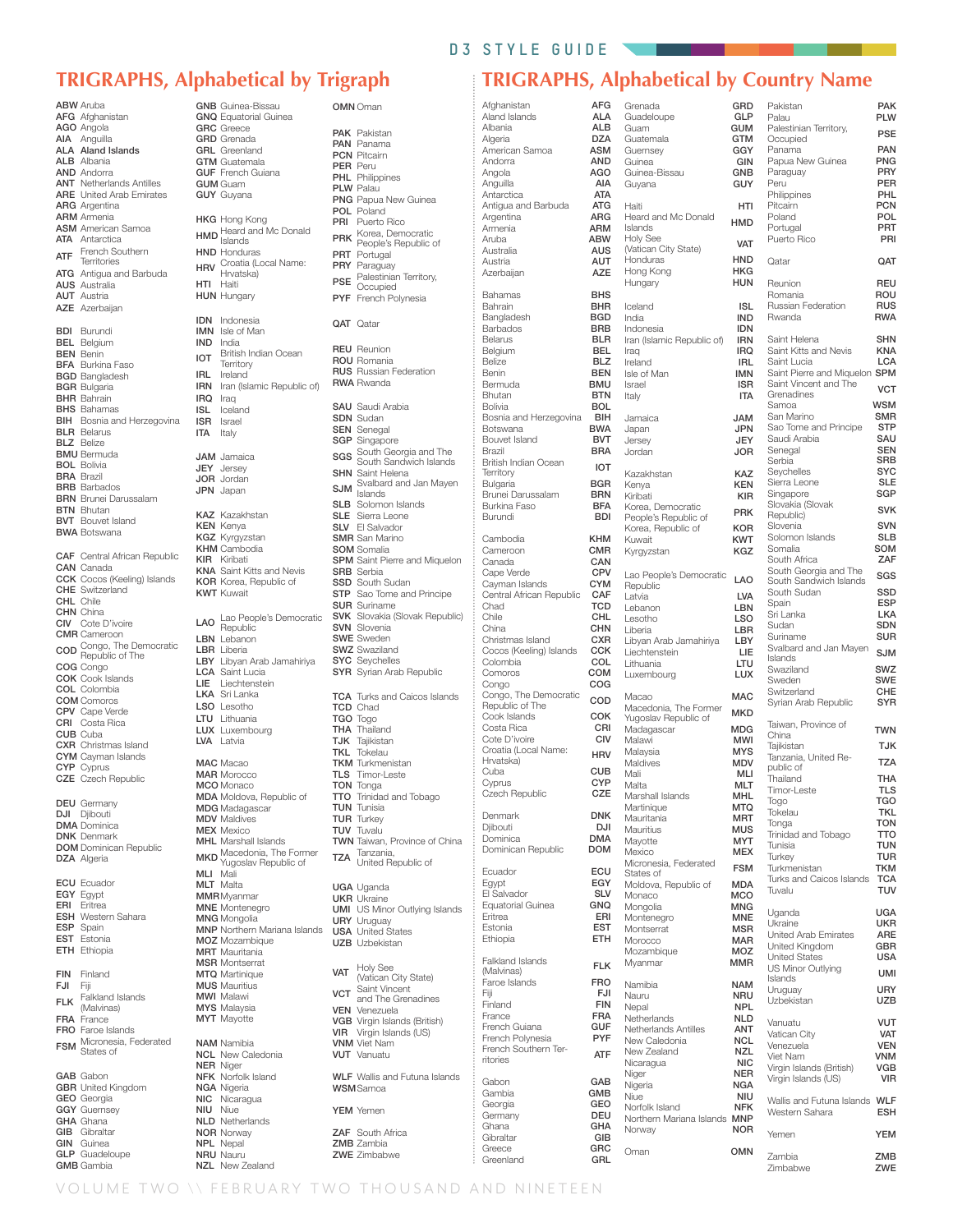## **CAPCO Intelligence Community Markings System |** *Classification Quick Reference Sheet*

### **US Classification Markings**

> Only one from this category > Highest classification supercedes lower classifications

TOP SECRET (TS) (Potential for exceptionally grave damage to national security)

SECRET (S) (Potential for serious damage to national security)

CONFIDENTIAL (C) (Potential for damage to national security)

### UNCLASSIFIED (U)

or, some documents may include Non-US markings

## Non-US Protective Markings

> For use with FGI-obtained material

- > Only one from this category
- > Non-US markings always preceded with a double slash

### // [Non-US Classification] [Trigraph]

Authorized non-US classification markings are: TS for TOP SECRET S for SECRET C for CONFIDENTIAL R for RESTRICTED U for UNCLASSIFIED

#### ex., //R DEU

Classifications must appear on every text and graphic portion within a document, and must be included in the page header and footer.

- Classification markings are comprised of the markings categories identified here.
- Categories are always arranged in the order depicted here.
- Multiple markings within the same category are separated by

a single forward slash ( /).

- Multiple markings within the same category always occur in the order depicted here.
- Classification markings from different categories are separated by a double forward slash ( //).
- Overall graphic classification markings, and Document classifications in the page header and footer areas, are never abbreviated and may not use parenthesis.
- Individual portion markings are abbreviated, appear within parentheses, and must occur at the beginning of the portion (text portions and graphic portions).

### SCI Control System Markings

- > May use multiple markings from this category
- > SCI markings have restrictions for use with other markings > Markings used must appear in the following order:

HCS-P — HUMINT Collection System-Production HCS-O — HUMINT Collection System-Operations

(May not be used with UNCLASSIFIED; NOFORN is required)

SI (aka COMMINT) (May not be used with UNCLASSIFIED)

-GAMMA (-G) (Requires TOP SECRET, SI, and ORCON) (Uses hyphen, not a slash, to separate from SI)

TK — Talent Keyhole (Requires TOP SECRET or SECRET; with imagery requires RSEN)

### Dissemination Control Markings

> May use multiple markings from this category > Dissemination Control markings have restrictions for use with other markings

> Markings used must appear in the following order:

#### RSEN (RS) — Risk Sensitive (May be used only with TOP SECRET or SECRET; May be used with TK)

FOUO - For Official Use Only (May be used only with UNCLASSIFIED)

#### ORCON (OC) — Originator Controlled (May not be used with UNCLASSIFIED) (Run with an ORCON statement)

ORCON-USGOV (OC-USGOV) (May not be used with UNCLASSIFIED) (Pre-approved for release to congress) (Does not run with an ORCON statement)

IMCON (IMC) — Controlled Imagery  $(IMCON material must be classified as SECRET)$ (IMCON material without NOFORN requires explicit use of REL TO) (May be used with NOFORN when appropriate)

NOFORN (NF) — Not Releasable To Foreign Nationals (Can not be used with REL TO or RELIDO)

### PROPIN (PR) - Proprietary Information

#### REL TO USA, [Trigraph] — Authorized for Release To [List]

(Countries are represented with trigraph codes) (USA must be listed first in the REL TO string) (After USA other country trigraphs must be listed alphabetically) (Each code is separated by a comma and a space) (Can not be used with NOFORN)

RELIDO - Releasable by Information Disclosure Official (May be used independently or with REL TO; Can not be used with NOFORN)

#### DSEN — DEA Sensitive (For use with UNCLASSIFIED)

FISA — Foreign Intelligence Surveillance Act (Requires the document carry a FISA warning as required by law)

#### Foreign Government Information Markings

- > Countries are represented with trigraph codes
- > Trigraph codes must be listed in alphabetical order

FGI [Trigraph] — Foreign Government Information (May be used with REL TO and NOFORN)

### Non-IC Dissemination Control Markings

> May use multiple markings from this category > Non-IC Dissemination Control markings have restrictions for use with other markings

> Markings used must appear in the following order:

LIMDIS (DS) — Limited distribution (May only be used for UNCLASSIFIED information)

EXDIS (XD) — Exclusive Distribution (May not be used with UNCLASSIFIED) (EXDIS and NODIS may not be used together)

NODIS (ND) — No Distribution (May not be used with UNCLASSIFIED) (NODIS and EXDIS may not be used together)

SBU (SBU) - Sensetive But Unclassified (May only be used for UNCLASSIFIED information) Notes: (When only SBU and FOUO information is used within a document, SBU suersedes FOUO in the banner) (When a document contains SBU and classified information, SBU is not used in the banner.)

#### SBU NOFORN (SBU-NF) — Sensetive But Unclassified NOFORN

(May only be used for UNCLASSIFIED information) Notes:

(When SBU-NF and FOUO information is used within a document, add the "SBU" marking to the banner and NOFORN is added as a Dissemination Control Marking)

(REL TO is not authorized in the banner line if any portion of the document contains SBU-NF information. NOFORN supersedes REL TO in the banner line.)

### LES (LES) — Law Enforcement Sensitive

(May only be used for UNCLASSIFIED information) Note:

(When LES information is used within a classified document, add the "LES" marking to the banner and REL TO [List] is added as a Dissemination Control Marking)

#### LES NOFORN (LES-NF) — Law Enforcement Sensitive NOFORN

(May only be used for UNCLASSIFIED information) Note:

(When LES-NF information is used within a classified document, add the "LES" marking to the banner and NOFORN is added as a Dissemination Control Marking)

## SSI (SSI) — Sensitive Security Information

(May only be used for UNCLASSIFIED information)